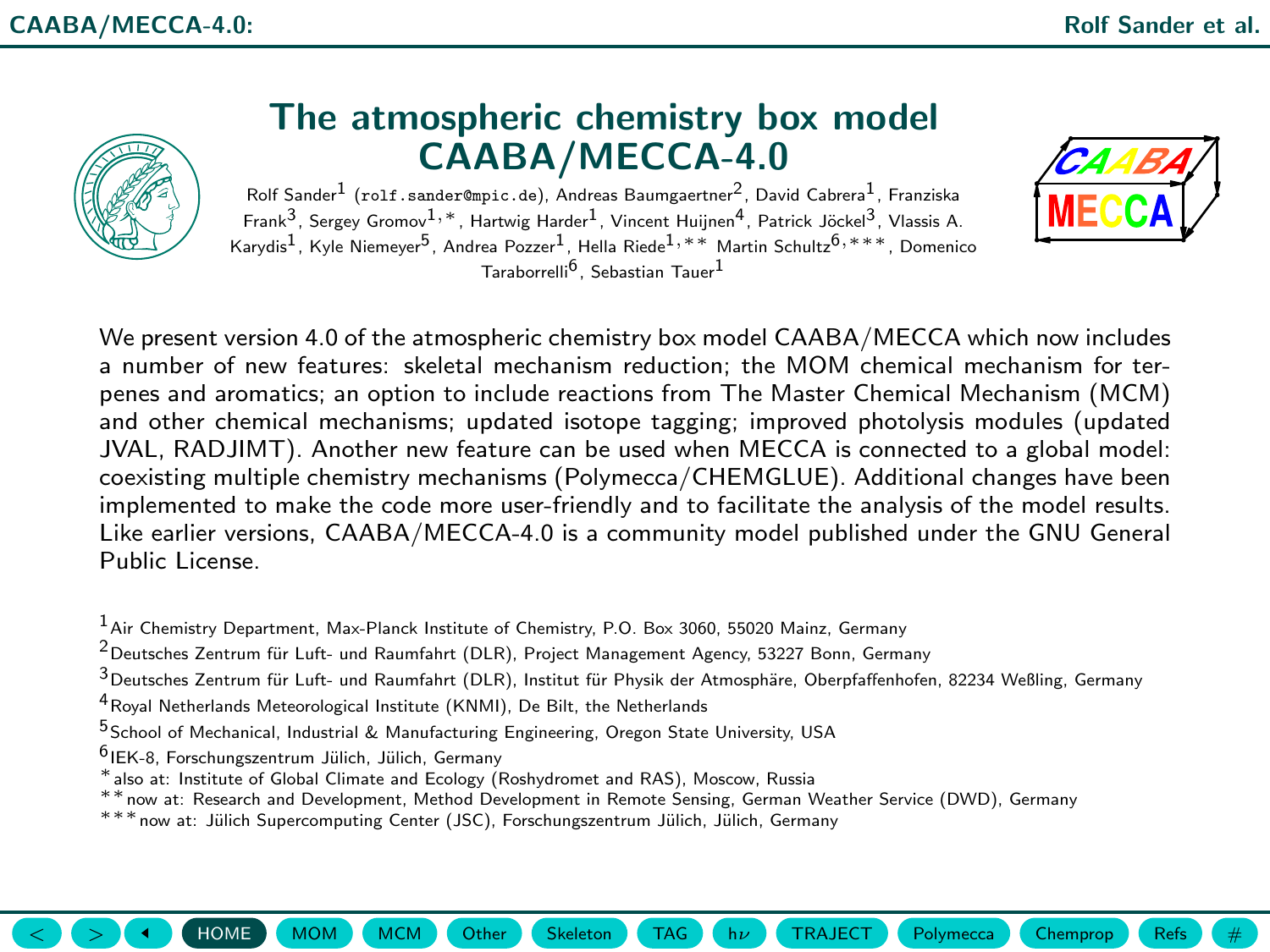<span id="page-1-0"></span>

 $\blacktriangleright$  Chemical property database (CHEMPROP)

CAABA/MECCA-4.0 is a community model published under the GNU General Public License.

 $\langle \rangle$   $\langle \rangle$   $\langle \rangle$   $\langle \rangle$   $\langle \rangle$   $\langle$  [HOME](#page-0-1)  $\rangle$  [MOM](#page-4-0)  $\rangle$  ([Other](#page-6-0)  $\langle$  Other  $\rangle$  [Chemprop](#page-12-0)  $\langle$  [Refs](#page-13-0)  $\rangle$   $\langle \rangle$   $\langle \rangle$   $\langle \rangle$   $\langle \rangle$   $\langle \rangle$  and  $\langle$   $\rangle$   $\langle \rangle$   $\langle \rangle$   $\langle \rangle$   $\langle \rangle$   $\langle \rangle$   $\langle \rangle$   $\langle \rangle$   $\langle \rangle$   $\langle \rangle$   $\langle$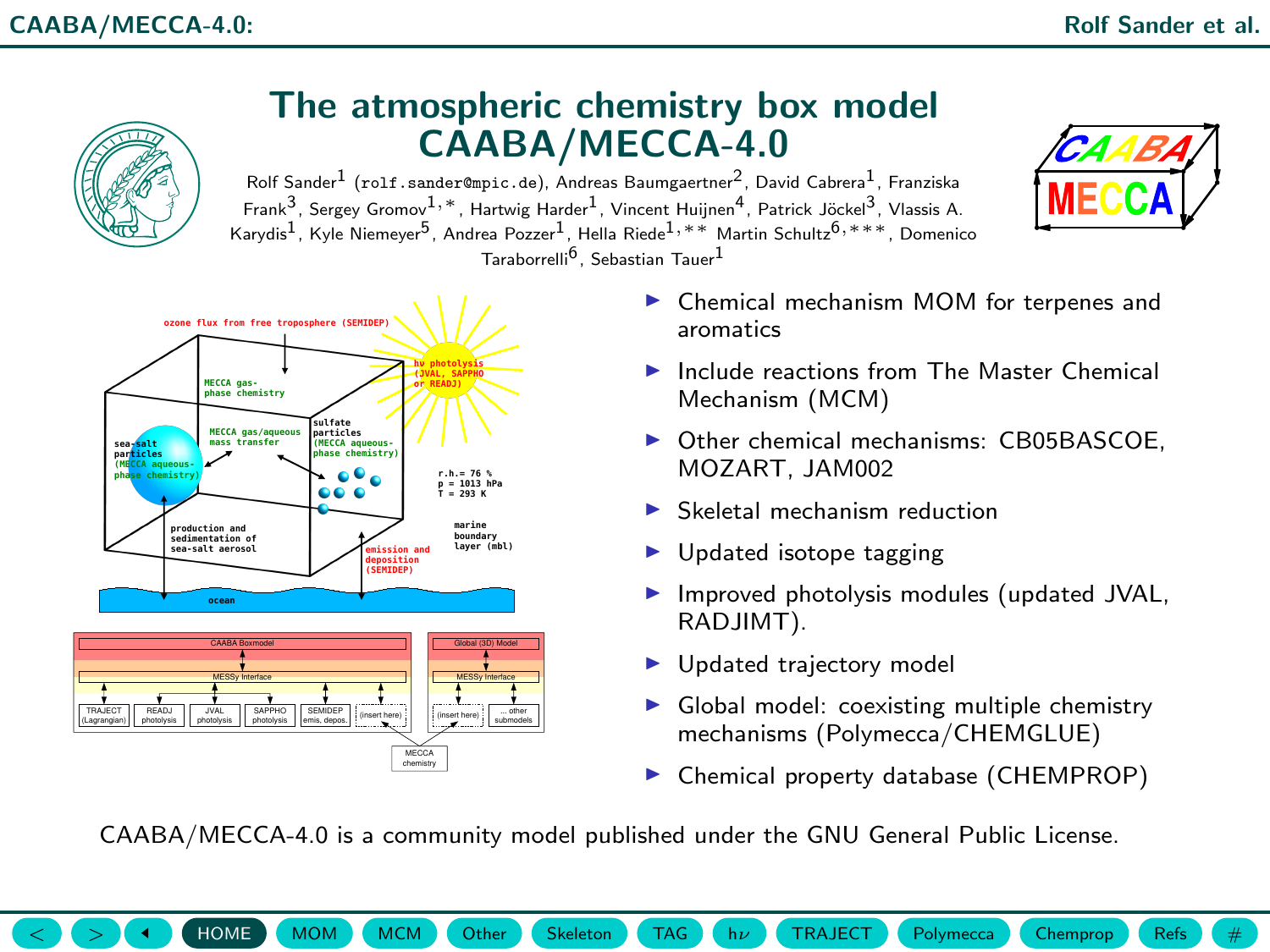<span id="page-2-0"></span>

 $\langle \rangle$   $\langle \rangle$   $\langle \rangle$   $\langle \rangle$   $\langle \rangle$   $\langle$  [HOME](#page-0-1)  $\rangle$  [MOM](#page-4-0)  $\rangle$  ([Other](#page-6-0)  $\langle$  Other  $\rangle$  [Chemprop](#page-12-0)  $\langle$  [Refs](#page-13-0)  $\rangle$   $\langle \rangle$   $\langle \rangle$   $\langle \rangle$   $\langle \rangle$  and  $\langle \rangle$   $\langle \rangle$  and  $\langle$   $\rangle$   $\langle \rangle$   $\langle \rangle$   $\langle \rangle$   $\langle \rangle$   $\langle \rangle$   $\langle \rangle$   $\langle \rangle$   $\langle \rangle$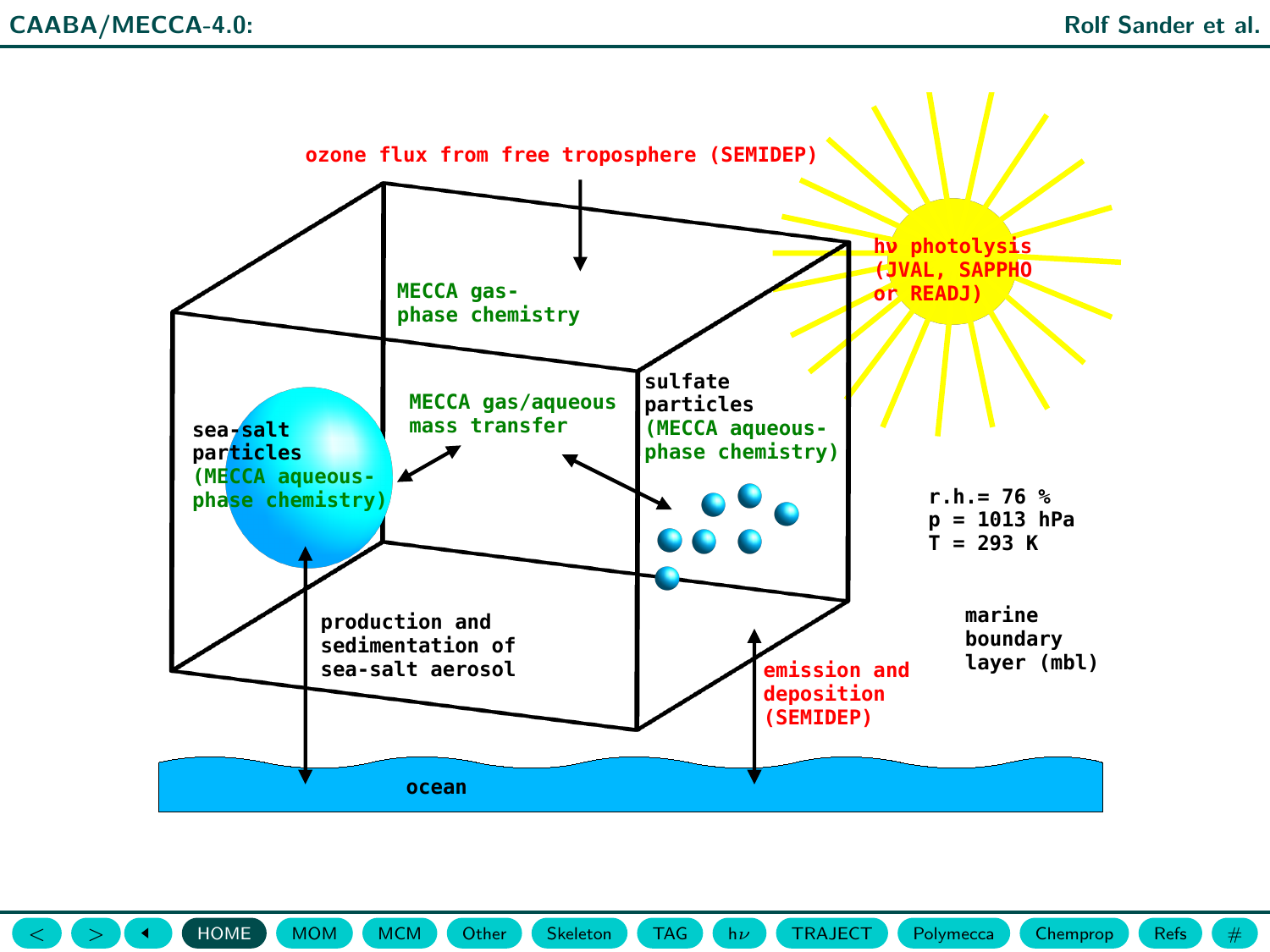- <span id="page-3-0"></span> $\triangleright$  The CAABA boxmodel can be run with several, user-selected submodels.
- $\triangleright$  The MECCA chemistry can be used in the CAABA boxmodel or plugged into another model (via the MESSy interface)



 $\langle \rangle$   $\langle \rangle$   $\langle \rangle$   $\langle \rangle$   $\langle \rangle$   $\langle$  [HOME](#page-0-1)  $\rangle$  [MOM](#page-4-0)  $\rangle$  ([Other](#page-6-0)  $\langle$  Other  $\rangle$  [Chemprop](#page-12-0)  $\langle$  [Refs](#page-13-0)  $\rangle$   $\langle \rangle$   $\langle \rangle$   $\langle \rangle$   $\langle \rangle$  and  $\langle \rangle$   $\langle \rangle$  and  $\langle$   $\rangle$   $\langle \rangle$   $\langle \rangle$   $\langle \rangle$   $\langle \rangle$   $\langle \rangle$   $\langle \rangle$   $\langle \rangle$   $\langle \rangle$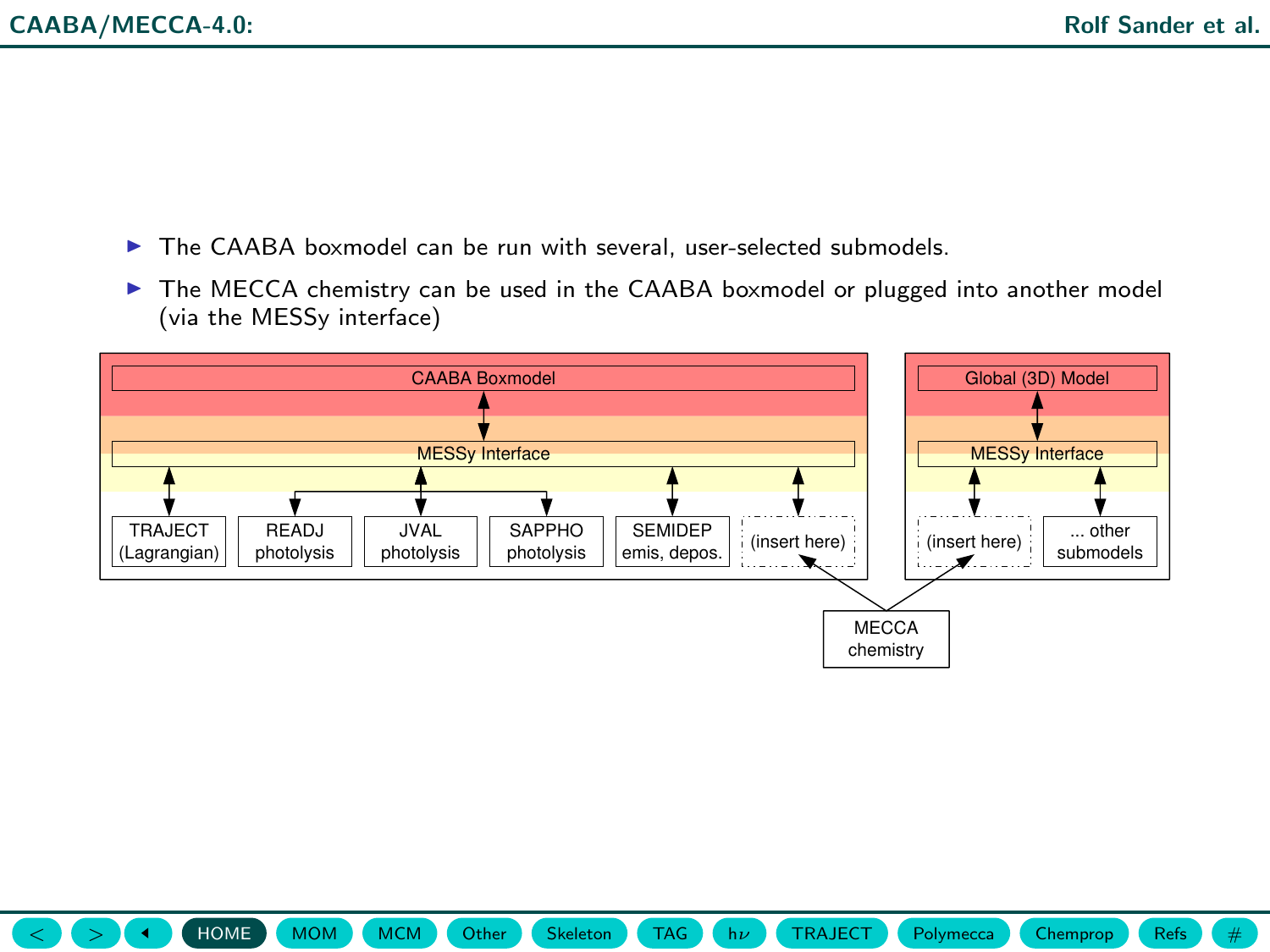<span id="page-4-1"></span><span id="page-4-0"></span>The current MOM code is a further development of the versions used by Lelieveld et al. (2016) and Cabrera-Perez et al. (2016). It also includes developments from Taraborrelli et al. (2012), Hens et al. (2014), and Nölscher et al. (2014).

 $\langle \rangle$   $\langle \rangle$   $\langle \rangle$   $\langle \rangle$   $\langle \rangle$   $\langle$  [HOME](#page-0-1)  $\rangle$  ([MOM](#page-4-0)  $\rangle$  ([Other](#page-6-0)  $\langle$  Other  $\rangle$  [Chemprop](#page-12-0)  $\langle$  Chemprop  $\rangle$  ([Refs](#page-13-0)  $\rangle$   $\langle \rangle$   $\#$ 

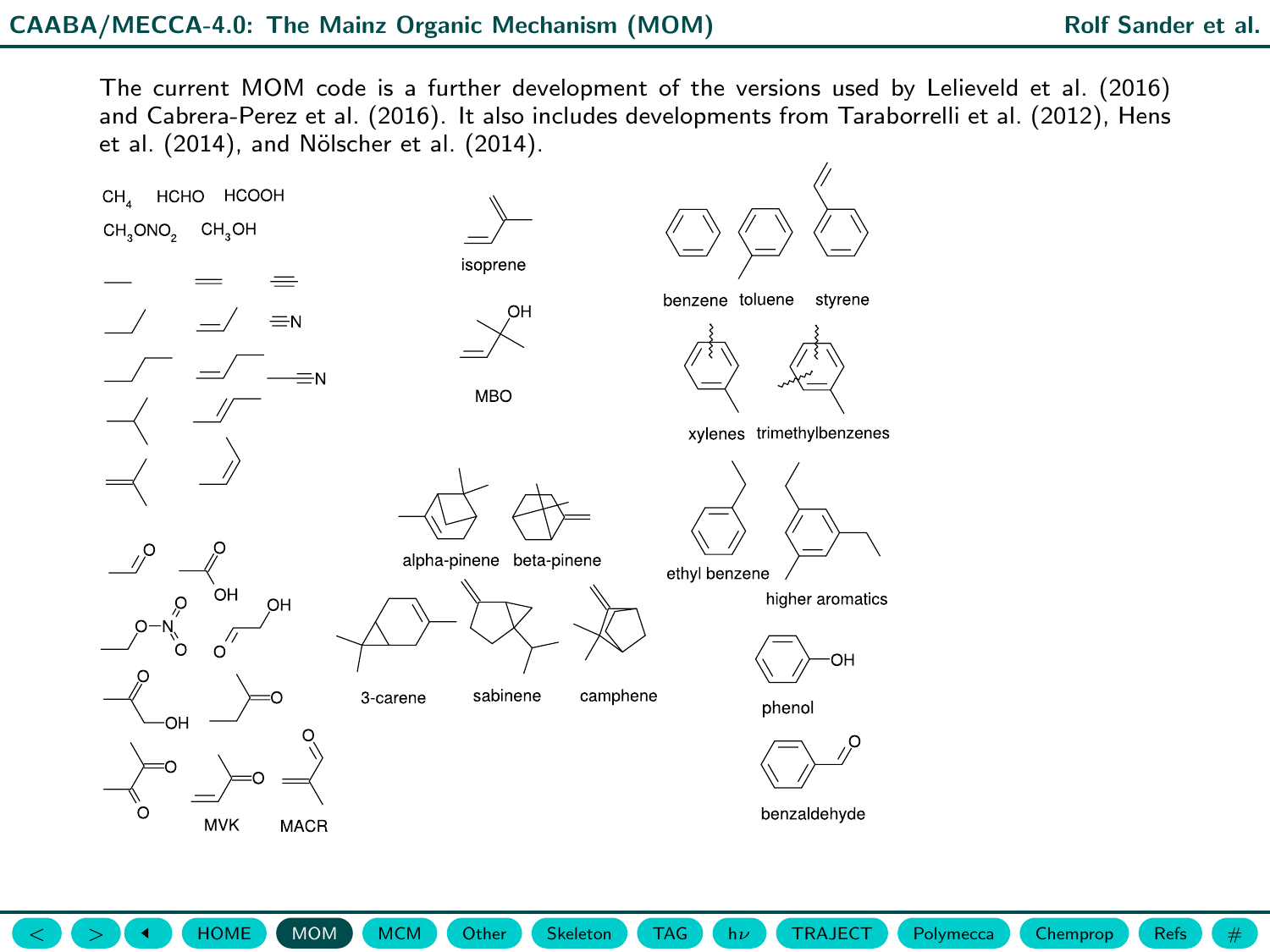<span id="page-5-1"></span><span id="page-5-0"></span>

| <b>The Master Chemical</b><br><b>Mechanism</b>                                                                                                                                                                                                                                                                                   |                                                                                                                                                                                                                                                                                                                                                      |               | UNIVERSITY of York<br><b>National Centre for</b><br><b>Atmospheric Science</b><br>NATURAL ENVIRONMENT RESEARCH COUNCIL<br><b>UNIVERSITY OF LEED</b> |          |                            |               |              |          |              |          |                     |                |         |        |
|----------------------------------------------------------------------------------------------------------------------------------------------------------------------------------------------------------------------------------------------------------------------------------------------------------------------------------|------------------------------------------------------------------------------------------------------------------------------------------------------------------------------------------------------------------------------------------------------------------------------------------------------------------------------------------------------|---------------|-----------------------------------------------------------------------------------------------------------------------------------------------------|----------|----------------------------|---------------|--------------|----------|--------------|----------|---------------------|----------------|---------|--------|
|                                                                                                                                                                                                                                                                                                                                  | VERSION 3.3.1                                                                                                                                                                                                                                                                                                                                        |               |                                                                                                                                                     |          |                            |               |              |          |              |          |                     |                |         |        |
|                                                                                                                                                                                                                                                                                                                                  | <b>MCMv3.2 Archive site</b>                                                                                                                                                                                                                                                                                                                          |               |                                                                                                                                                     |          |                            |               |              |          |              |          |                     |                |         |        |
|                                                                                                                                                                                                                                                                                                                                  |                                                                                                                                                                                                                                                                                                                                                      |               |                                                                                                                                                     |          |                            |               |              |          |              |          |                     |                |         | search |
| Home                                                                                                                                                                                                                                                                                                                             | <b>Browse</b>                                                                                                                                                                                                                                                                                                                                        | <b>Search</b> | Extract                                                                                                                                             | Download | <b>Construction method</b> | <b>AtChem</b> | <b>Tools</b> | Feedback | <b>Links</b> | Citation | <b>Contributors</b> | <b>Funding</b> | MCMv3.2 | CRI    |
| <b>Mark List</b><br>No species are marked.                                                                                                                                                                                                                                                                                       |                                                                                                                                                                                                                                                                                                                                                      |               |                                                                                                                                                     |          |                            |               |              |          |              |          |                     |                |         |        |
| <b>Welcome to the MCM website</b>                                                                                                                                                                                                                                                                                                |                                                                                                                                                                                                                                                                                                                                                      |               |                                                                                                                                                     |          |                            |               |              |          |              |          |                     |                |         |        |
| The Master Chemical Mechanism (MCM) is a near-explicit chemical mechanism which describes the detailed gas-phase chemical processes involved in the tropospheric<br>degradation of a series of primary emitted volatile organic compounds (VOCs). Currently, the degradation of methane and 142 non-methane VOCs is represented. |                                                                                                                                                                                                                                                                                                                                                      |               |                                                                                                                                                     |          |                            |               |              |          |              |          |                     |                |         |        |
|                                                                                                                                                                                                                                                                                                                                  | The MCM was originally developed to provide accurate, robust and up-to-date information concerning the role of specific organic compounds in ground-level ozone<br>formation in relation to air quality policy development in Furone. However, it also provides a research tool for investigation other areas where a detailed representation of the |               |                                                                                                                                                     |          |                            |               |              |          |              |          |                     |                |         |        |

The Master Chemical Mechanism (MCM) describes in detail the tropospheric degradation of more than a hundred VOCs (Jenkin et al., 1997; Saunders et al., 2003). It is widely used as the reference mechanism for modeling studies of atmospheric processes. Although the standard organic chemistry mechanism in MECCA (MOM, described above) is sufficient for many model applications, a more explicit mechanism can be necessary when studying specific VOCs. For example, the fate of limonene  $(C_{10}H_{16})$  emitted from boreal forests is not included in the standard MECCA mechanism. To use MCM reactions inside MECCA, a new tool has been added which converts an extracted subset from the MCM web page (<http://mcm.leeds.ac.uk/MCM>) to a KPP equation file that is compatible with **MECCA** 

 $\langle \rangle$   $\langle \rangle$   $\langle \rangle$   $\langle \rangle$   $\langle \rangle$   $\langle \rangle$  [HOME](#page-0-1)  $\rangle$  ([MOM](#page-4-0)  $\rangle$  ([Other](#page-6-0)  $\rangle$  Ckeleton  $\rangle$  [TAG](#page-8-0)  $\rangle$  (h $\nu$  ) ([TRAJECT](#page-10-0) ) [Polymecca](#page-11-0)  $\rangle$  [Chemprop](#page-12-0)  $\rangle$  [Refs](#page-13-0) ) (  $\#$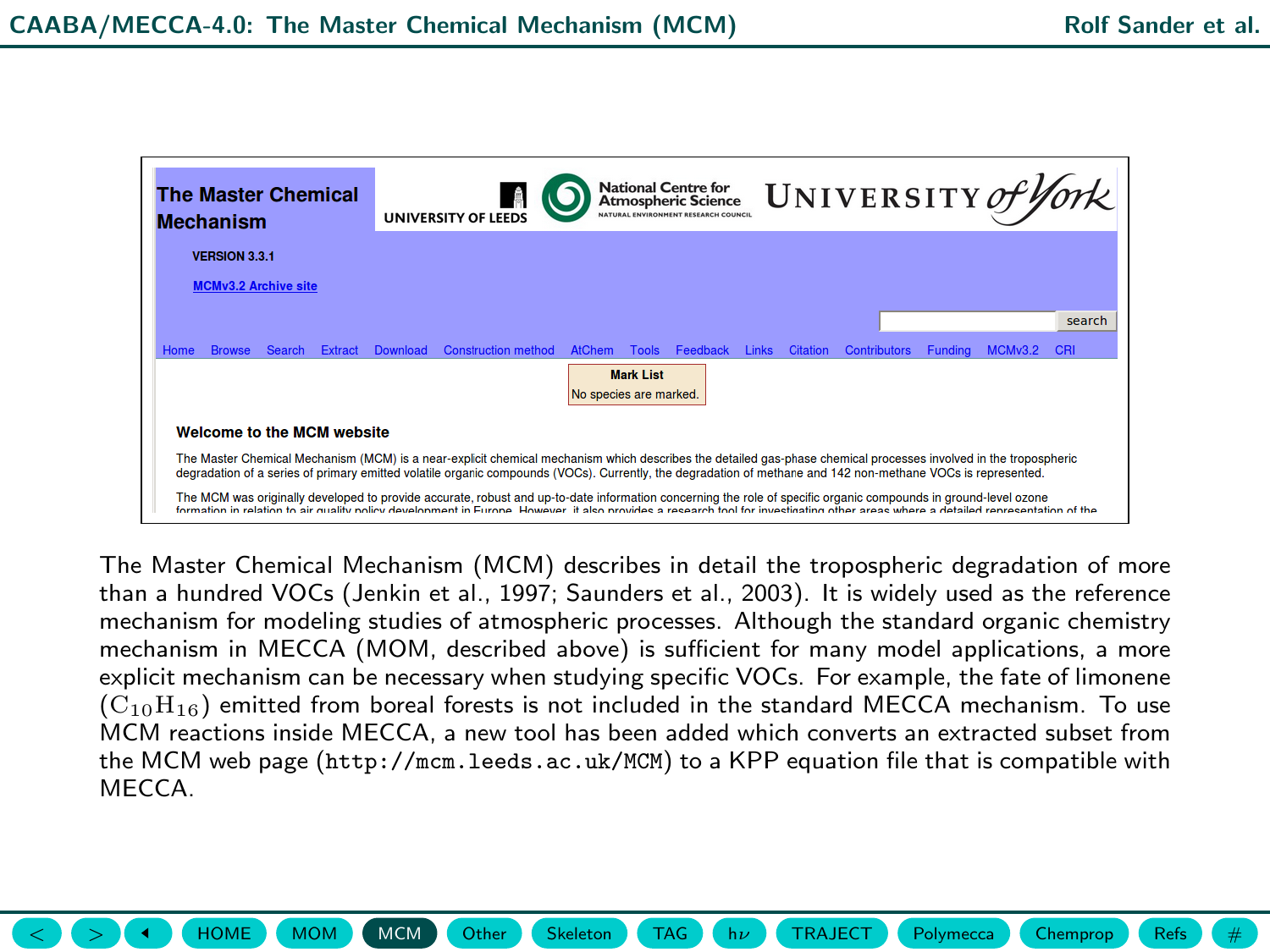### <span id="page-6-1"></span><span id="page-6-0"></span>CB05BASCOE

- $\blacktriangleright$  99 species, 211 gas-phase and 10 heterogeneous reactions
- $\blacktriangleright$  tropospheric chemistry from CB05 (Carbon Bond mechanism 2005) by Yarwood et al. (2005) ⇒ extended to include  $C_1 - C_2$  (Williams et al.,  $2013$ ),  $SO<sub>2</sub>$ , DMS, MSA and  $NH<sub>3</sub>$ (Huijnen et al., 2010)
- $\blacktriangleright$  stratospheric chemistry from BASCOE (Belgian Assimilation System for Chemical ObsErvations) by Errera et al. (2008) ⇒ complete description for multi-decadal simulations with ozone-depleting species, greenhouse gases, reservoir and short-lived species
- $\blacktriangleright$  More information: Huijnen et al. (2016)

### MOZART

- $\blacktriangleright$  117 gas-phase species, 65 photolysis, 247 gas-phase reactions
- $\blacktriangleright$  tropospheric chemistry based on MOZART-3 (Kinnison et al., 2007), additions from MOZART-4 (Emmons et al., 2010) and the Community Atmosphere Model (CAM4-chem) by Lamarque et al.  $(2012) \Rightarrow$ updated isoprene oxidation scheme, volatile organic compounds, degradation of C1, C2, C3, C4, C5, C7, and C<sup>10</sup> species
- $\blacktriangleright$  stratospheric chemistry based on Kinnison et al. (2007), Lamarque et al. (2012) and Tilmes et al.  $(2016) \Rightarrow$  chlorine. bromine, heterogeneous processes on liquid sulfate aerosols and polar stratospheric clouds (Considine et al., 2000)

### JAM002

- $\blacktriangleright$  246 species, 733 reactions. 142 photolysis reactions
- $\blacktriangleright$  stratospheric chemistry from the Whole Atmosphere Chemistry Climate Model (WACCM) by Kinnison et al. (2007)
- $\blacktriangleright$  tropospheric chemistry from the Model of OZone And Related Tracers (MOZART4) by Emmons et al. (2010)
- $\blacktriangleright$  enhanced by Mainz Isoprene Mechanism 2 (MIM2) by Taraborrelli et al. (2009)  $\Rightarrow$ 1,6 H-shift reactions (Peeters et al., 2009), epoxide formation (Paulot et al., 2009), hydroperoxyenals (Wolfe et al., 2012)
- $\blacktriangleright$  explicit pathways for peroxy radical reactions with  $HO<sub>2</sub>$ ,  $CH<sub>3</sub>O<sub>2</sub>$ , and  $CH<sub>3</sub>COO<sub>2</sub>$ (peroxy acetyl)
- $\blacktriangleright$  More information: Schultz et al. (2017)

 $\langle \rangle$   $\langle \rangle$   $\langle \rangle$   $\langle \rangle$   $\langle \rangle$   $\langle \rangle$  [HOME](#page-0-1)  $\rangle$  ([MOM](#page-4-0)  $\rangle$  ([Other](#page-6-0) [Skeleton](#page-7-0) ) [TAG](#page-8-0)  $\rangle$  h $\nu$  ) ([TRAJECT](#page-10-0) ) [Polymecca](#page-11-0) ) [Chemprop](#page-12-0) ([Refs](#page-13-0) )  $\langle \rangle$  #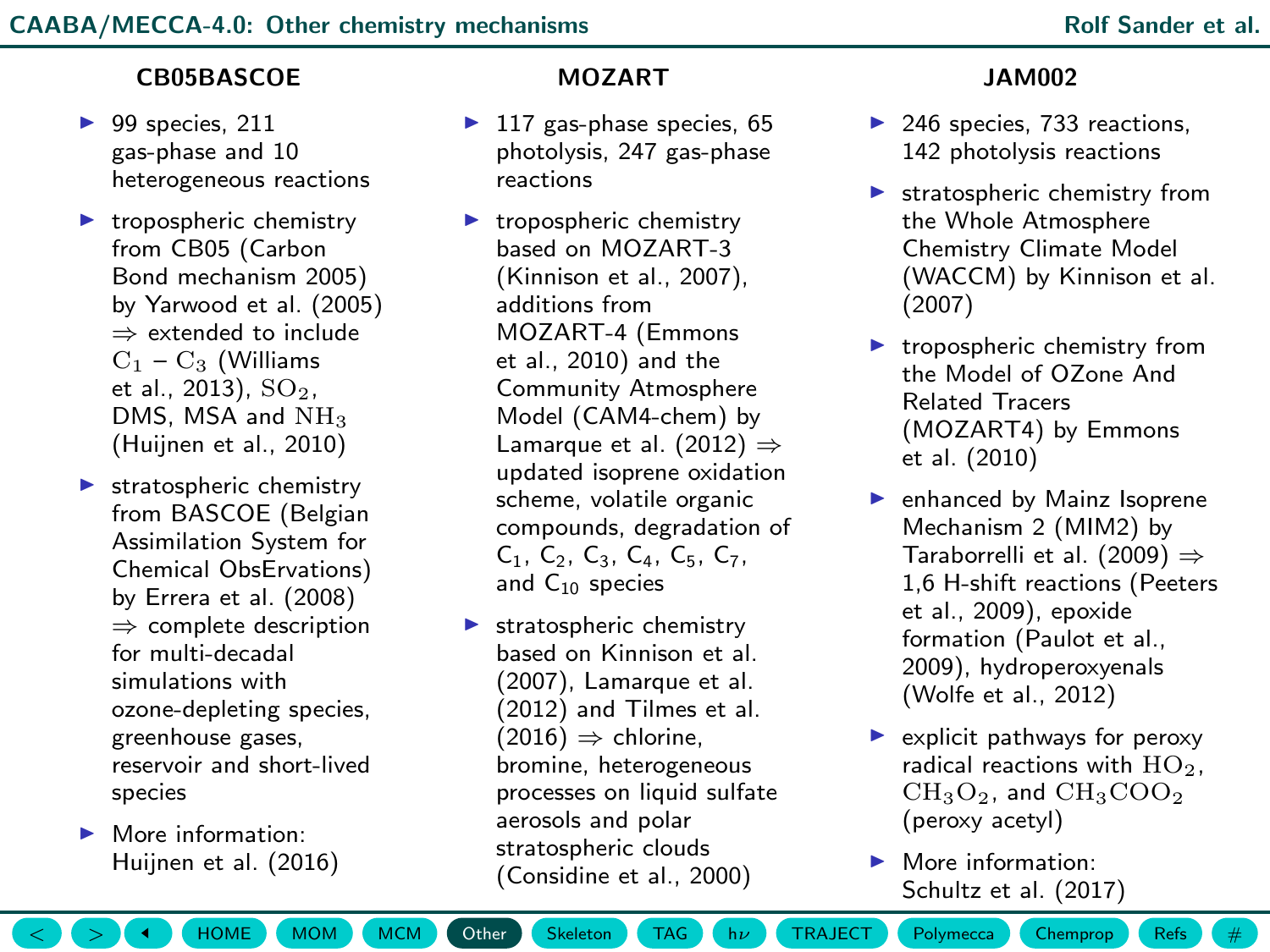<span id="page-7-1"></span><span id="page-7-0"></span>

- $\blacktriangleright$  Adopted from fuel combustion research
- $\blacktriangleright$  Several methods to create a simplified ("skeletal") chemical mechanism (e.g., Tomlin and Turánvi, 2013)
- ▶ DRGEP (Directed Relation Graph with Error Propagation) by (Pepiot-Desjardins and Pitsch, 2008)
- $\blacktriangleright$  now implemented in CAABA/MECCA, making skeletal reduction available for atmospheric chemistry
- $\blacktriangleright$  Target: Important species, for which the skeletal mechanism produces similar results as the full mechanism.
- Sample points: A set of environmental conditions  $(c(X), T, p)$
- $\triangleright$  Overall interaction coefficient (OIC): The maximum importance of a chemical species for any of the sample points, between 0 (unimportant) and 1 (important)
- **I** Normalized error  $\delta_{\text{skel}}$ : Difference between skeletal mechanism and full mechanism. OK if  $\delta_{\rm shell} < 1$  for all targets and sample points. Depends on acceptable tolerance (abs. and rel.) of individual targets.
- $\triangleright$  OIC threshold  $\varepsilon_{\rm ep}$ : A chemical species is considered important if  $OIC(species) > \varepsilon_{ep}$ . The final  $\varepsilon_{ep}$  calculated by DRGEP is the maximum value for which  $\delta_{\text{shell}} < 1$  still holds.



 $\langle \rangle$   $\langle \rangle$   $\langle \rangle$   $\langle \rangle$   $\langle \rangle$   $\langle \rangle$  [HOME](#page-0-1)  $\rangle$  ([MOM](#page-4-0)  $\rangle$  ([Other](#page-6-0)  $\rangle$  Ckeleton  $\rangle$  [TAG](#page-8-0)  $\rangle$  (h $\nu$  ) ([TRAJECT](#page-10-0) ) [Polymecca](#page-11-0)  $\rangle$  [Chemprop](#page-12-0) ([Refs](#page-13-0) )  $\langle \rangle$   $\#$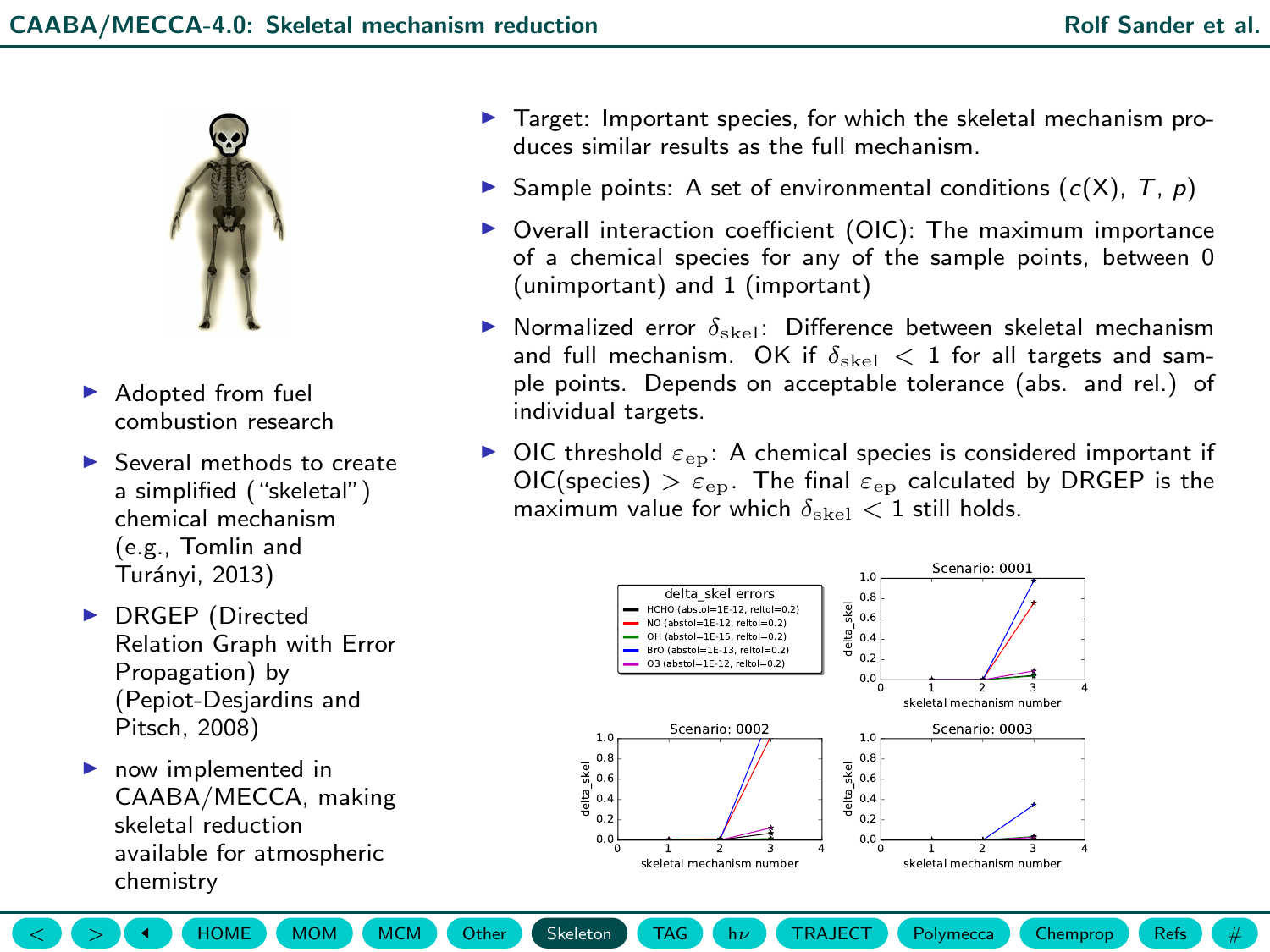<span id="page-8-1"></span><span id="page-8-0"></span>We have updated the sub-submodel MECCA-TAG (Gromov et al., 2010), which had been introduced in version 3.0 of CAABA. Several improvements to the kinetic tagging technique were implemented.

- $\triangleright$  Selectable composition transfer mode: Depending on the research question, prescribed-, molecularor element-weighted composition transfer may be selected. These modes determine the shares with which each reactant contributes to the products in the tagged chemical reactions: according to user-specified weightings, proportional to the reacting molecules count, or following the given element (e.g., C or H) content, respectively. Whilst the latter mode is intrinsic to isotope tagging, the others may be used for custom tagging configurations, e.g., product yield calculations.
- ▶ Diagnostics for unaccounted production or loss of elemental composition: MECCA-TAG optionally adds passive diagnostic species to the tagged reactions with unbalanced transfer of the element of interest. This helps to quantify the amount of atoms the chemical mechanism receives from or loses to "nothing", including the isotope composition of such mass-balance violations.
- $\blacktriangleright$  The new "class shifting" tagging mode: This mode allows migration of molecules between the tagging classes in specified reactions, which allows quantifying various exchange processes in the mechanism. For instance, one can distinguish oxidation generations: in reactions of reactants with given oxidants the products become "promoted" to the tagging class of the next oxidation generation. Another application of "class shifting" is quantifying the efficiency of recycling chains. In essence, such is the "online" implementation of the approach similar to that of Lehmann (2004), with the number of tagging classes defining the maximum of the recycling sequences it is possible to follow.

 $\langle \rangle$   $\langle \rangle$   $\langle \rangle$   $\langle \rangle$   $\langle \rangle$   $\langle \rangle$  [HOME](#page-0-1)  $\rangle$  ([MOM](#page-4-0)  $\rangle$  ([Other](#page-6-0)  $\langle \rangle$  [Skeleton](#page-7-0)  $\rangle$  [TAG](#page-8-0)  $\rangle$  (h $\nu$  ) ([TRAJECT](#page-10-0) ) [Polymecca](#page-11-0) ([Chemprop](#page-12-0) ) [Refs](#page-13-0) )  $\langle \rangle$  #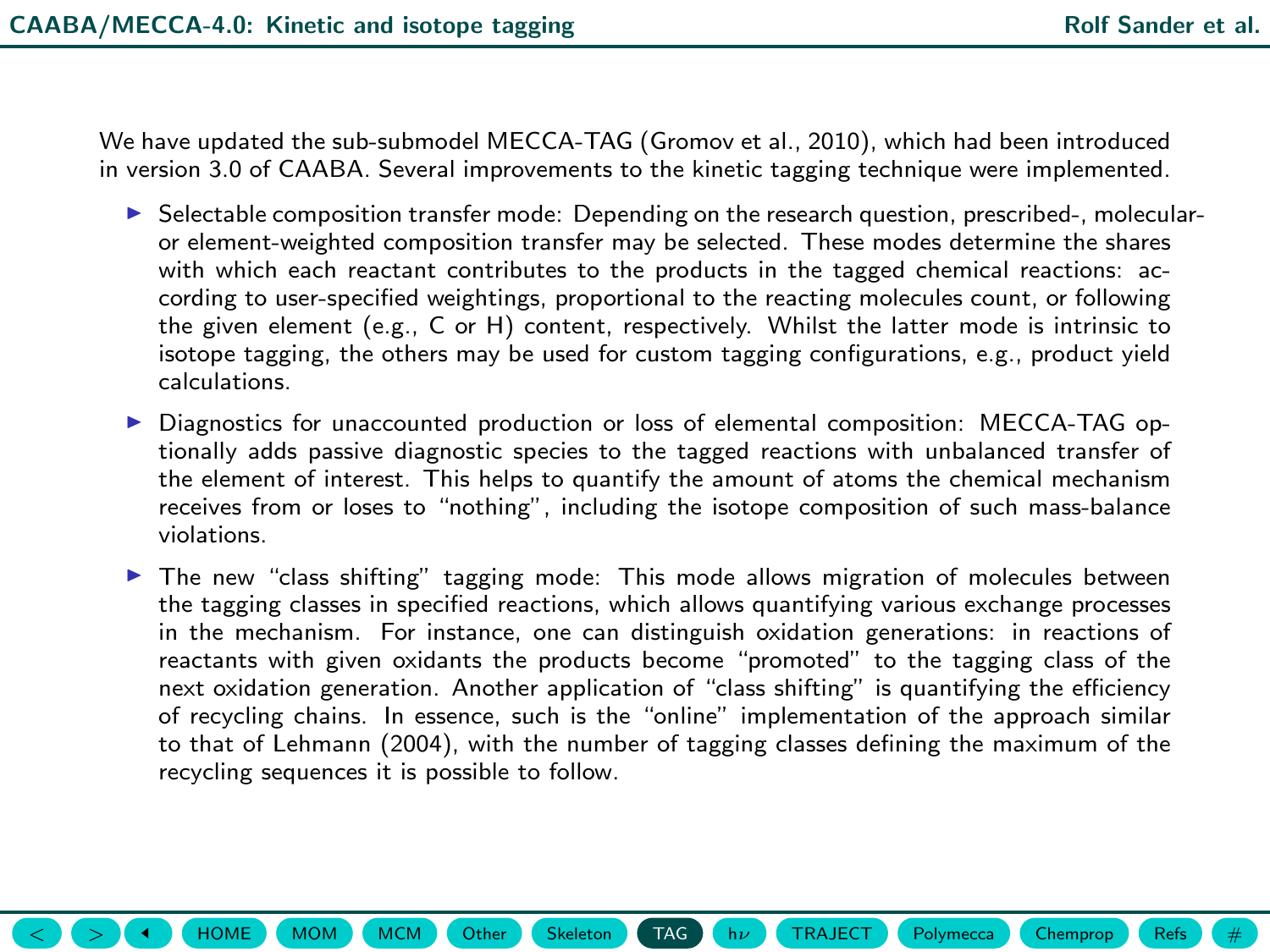# JVAL

<span id="page-9-1"></span><span id="page-9-0"></span>The submodel JVAL inside the CAABA/MECCA model calculates J-values using the method of Landgraf and Crutzen (1998). It was first updated to the version described by Sander et al. (2014), and then additional changes were made. Many new photolysis reactions have been added, most of them related to either species from the MOM mechanism (CH3NO3, CH3O2NO2, CH3ONO, CH3O2, HCOOH, C2H5NO3, NOA, MEKNO3, BENZAL, HOC6H4NO2, IPRCHO2HCO. C2H5CHO2HCO, C3H7CHO2HCO, Pe-DIONE24, PINAL2HCO) or organic halogen compounds (CF2ClCFCl2, CH3CFCl2, CF3CF2Cl, CF2ClCF2Cl, CHF2Cl, CHCl3, CH2Cl2). Besides, bugfixes were necessary regarding incorrect temperature dependencies of the ozone and OCS cross sections in the input data.

Right: Model-calculated mixing ratios from an upper atmosphere simulation with MECCA and RAD-JIMT: Diurnal cycles for 4 January for the equator (black) and a latitude of 50◦ N (red).

### RADJIMT

RADJIMT is a new submodel that provides dissociation and ionization rates due to absorption of light and energetic photoelectrons in the mesosphere and thermosphere. It is part of the upper atmosphere extension of MESSy initially described by Baumgaertner et al. (2013), which was partly based on the implementations from the middle and upper atmosphere model CMAT2 (Harris, 2001; Dobbin, 2005; Dobbin and Aylward, 2008). For upper atmosphere simulations, MECCA was extended by the relevant chemical species (electrons and ions) and reactions.



 $\langle \rangle$   $\langle \rangle$   $\langle \rangle$   $\langle \rangle$   $\langle \rangle$  [HOME](#page-0-1)  $\rangle$  ([MOM](#page-4-0)  $\rangle$  ([Other](#page-6-0)  $\langle \rangle$  [Skeleton](#page-7-0)  $\rangle$  [TAG](#page-8-0)  $\rangle$  (h $\nu$  ) ([TRAJECT](#page-10-0)  $\rangle$  [Polymecca](#page-11-0) ) ([Chemprop](#page-12-0) ) [Refs](#page-13-0) )  $\langle \rangle$  #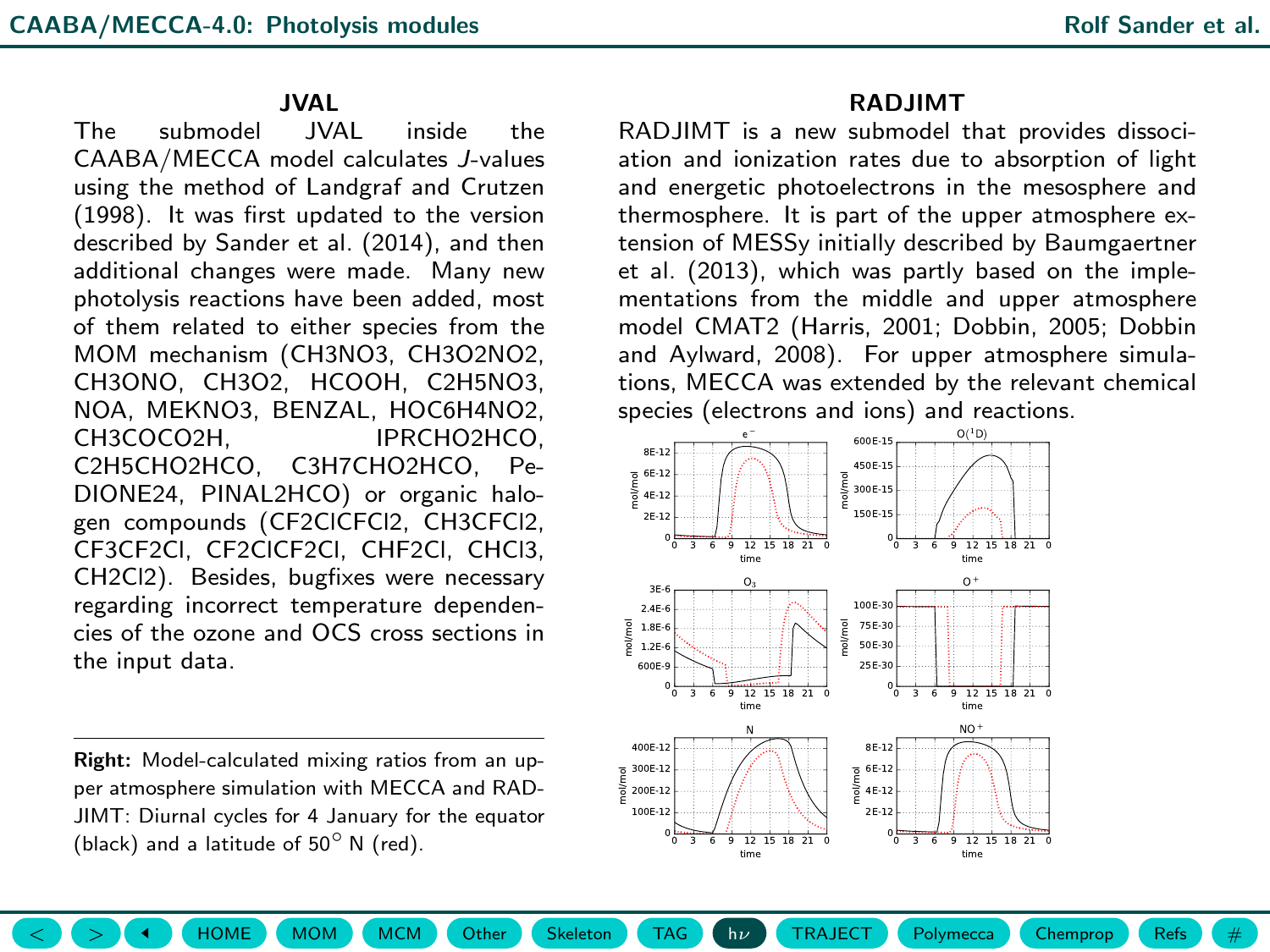<span id="page-10-1"></span><span id="page-10-0"></span>The TRAJECT submodel by Riede et al. (2009) allows simulations of atmospheric chemistry along pre-calculated Lagrangian trajectories. For this purpose, the air parcel simulated by CAABA is moved through space and time along a trajectory taken from an external input file, while simulating atmospheric photochemistry with the MECCA and JVAL submodels. More generally, the TRAJECT submodel allows to prescribe physical boundary conditions for CAABA box model simulations. A typical application is the simulation of atmospheric trajectories (balloon measurements or backward trajectories). However, laboratory conditions (e.g., in a flow reactor) can also be prescribed. The previous TRAJECT version, described by Sander et al. (2011), has been updated. The output is now more consistent with the trajectory input file, as physical information is now written out beginning with the first time step instead of the second. In general, an integration time step of chemical kinetics is always performed with the physical parameters given for the end of the time step. In that way, the mixing ratios written out at the end of a time step are consistent with the physical conditions at that point. Also, solar zenith angle and local time at the end of a time step are now consistent with the given longitude and latitude for that trajectory point.

In addition to the trajectory input file, an external input file with J-values for  $NO<sub>2</sub>$  can be used to scale all J-values with the factor:

$$
jfac = \frac{J(NO_2, external)}{J(NO_2, JVAL)}\tag{1}
$$

To facilitate the analysis of the scaling impact, jfac is now written to output. Scaling thresholds have been implemented to prevent artifacts that would occur when  $J(NO_2, JVAL)$  is very small and the calculation of jfac approaches a division by zero.

 $\langle \rangle$   $\langle \rangle$   $\langle \rangle$   $\langle \rangle$   $\langle \rangle$  [HOME](#page-0-1)  $\rangle$  ([MOM](#page-4-0)  $\rangle$  ([Other](#page-6-0) [Skeleton](#page-7-0) ) [TAG](#page-8-0)  $\langle \rangle$  h $\nu$  ) [TRAJECT](#page-10-0)  $\rangle$  [Polymecca](#page-11-0) ) [Chemprop](#page-12-0) ([Refs](#page-13-0) )  $\langle \rangle$  #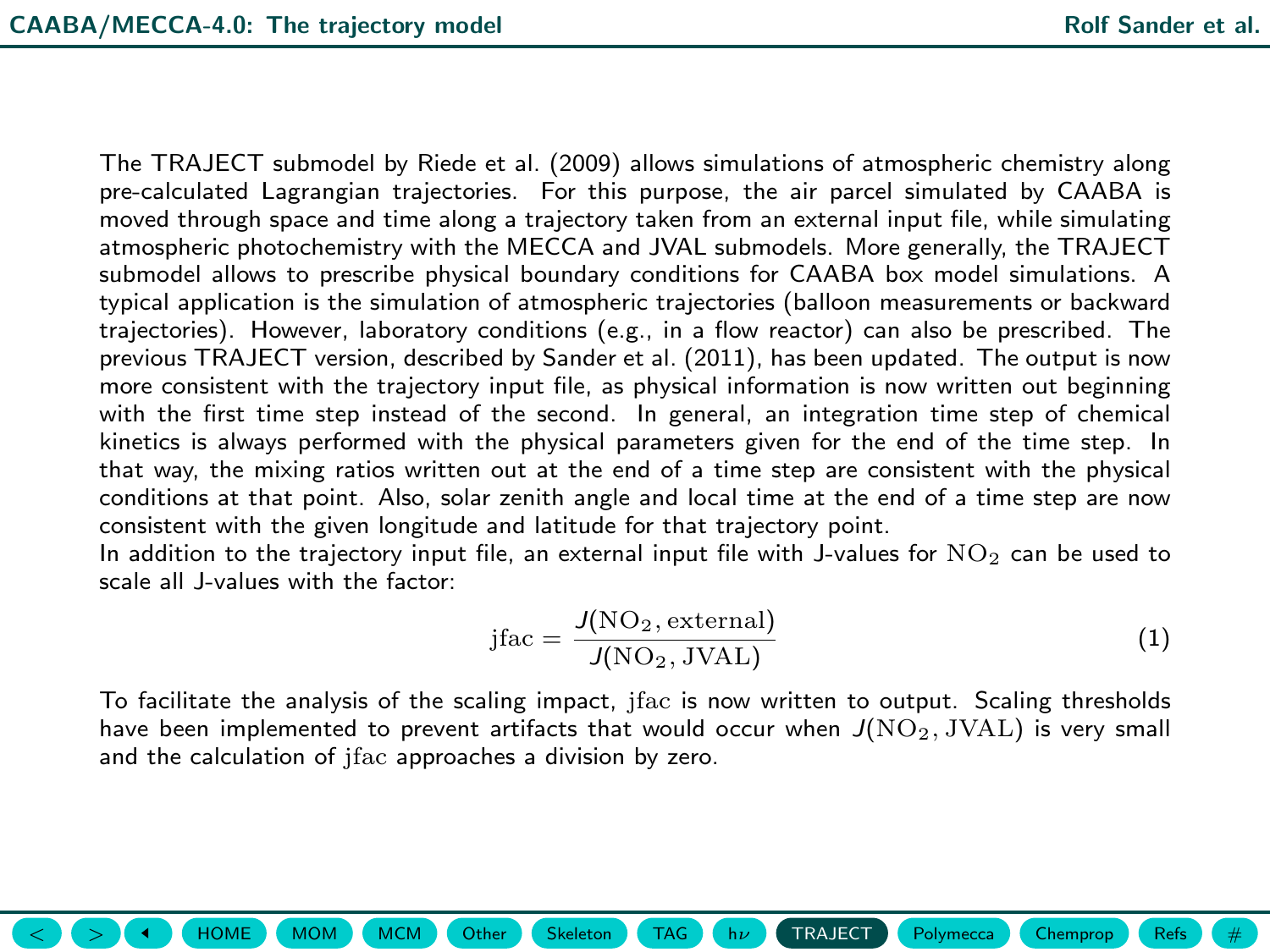#### **Polymecca**

<span id="page-11-1"></span><span id="page-11-0"></span>Normally, the MESSy submodel MECCA contains one chemical mechanism that is used for all grid boxes of the base model. This ensures a consistent chemistry simulation from the surface to the upper atmosphere. However, in some cases, it may be preferable to allow different mechanisms in different boxes, e.g., terpene chemistry only in the troposphere and ion chemistry only in the mesosphere. With the script xpolymecca, several independent chemical MECCA mechanisms can be produced. The first mechanism has the name "mecca", as usual. Additional mechanisms are labeled with a three-digit suffix. For example, the code of mechanism 2 is contained in messy\_mecca002\_ kpp.f90 and related files.



 $\langle \rangle$   $\langle \rangle$   $\langle \rangle$   $\langle \rangle$   $\langle \rangle$   $\langle \rangle$  [HOME](#page-0-1)  $\rangle$  ([MOM](#page-4-0)  $\rangle$  ([Other](#page-6-0)  $\langle \rangle$  [Skeleton](#page-7-0)  $\rangle$  [TAG](#page-8-0)  $\rangle$  (h $\nu$  ) ([TRAJECT](#page-10-0)  $\rangle$  [Polymecca](#page-11-0) ) [Chemprop](#page-12-0) ([Refs](#page-13-0) )  $\langle \rangle$  #

### CHEMGLUE

To select an appropriate mechanism at each point in space and time,<br>the MESSy submodel CHEMGLUE MESSy submodel CHEMGLUE has been written. The name of the submodel was chosen because CHEMGLUE also "glues" together different chemical mechanisms at the border where a chemical species is included in one mechanism but not in the other. CHEMGLUE defines the new channel object "meccanum" which contains the mechanism number for each grid point. These values can either be selected statically, e.g., depending on the model level number or the sea-land fraction mask. Alternatively, a dynamic (timedependent) selection based on chemical or meteorological variables is possible, e.g., pressure, temperature, or the concentrations of ozone or isoprene.

Note that even when different boxes of a global model simulation use different chemistry mechanisms, the set of tracers contains all species from all mechanisms for all boxes.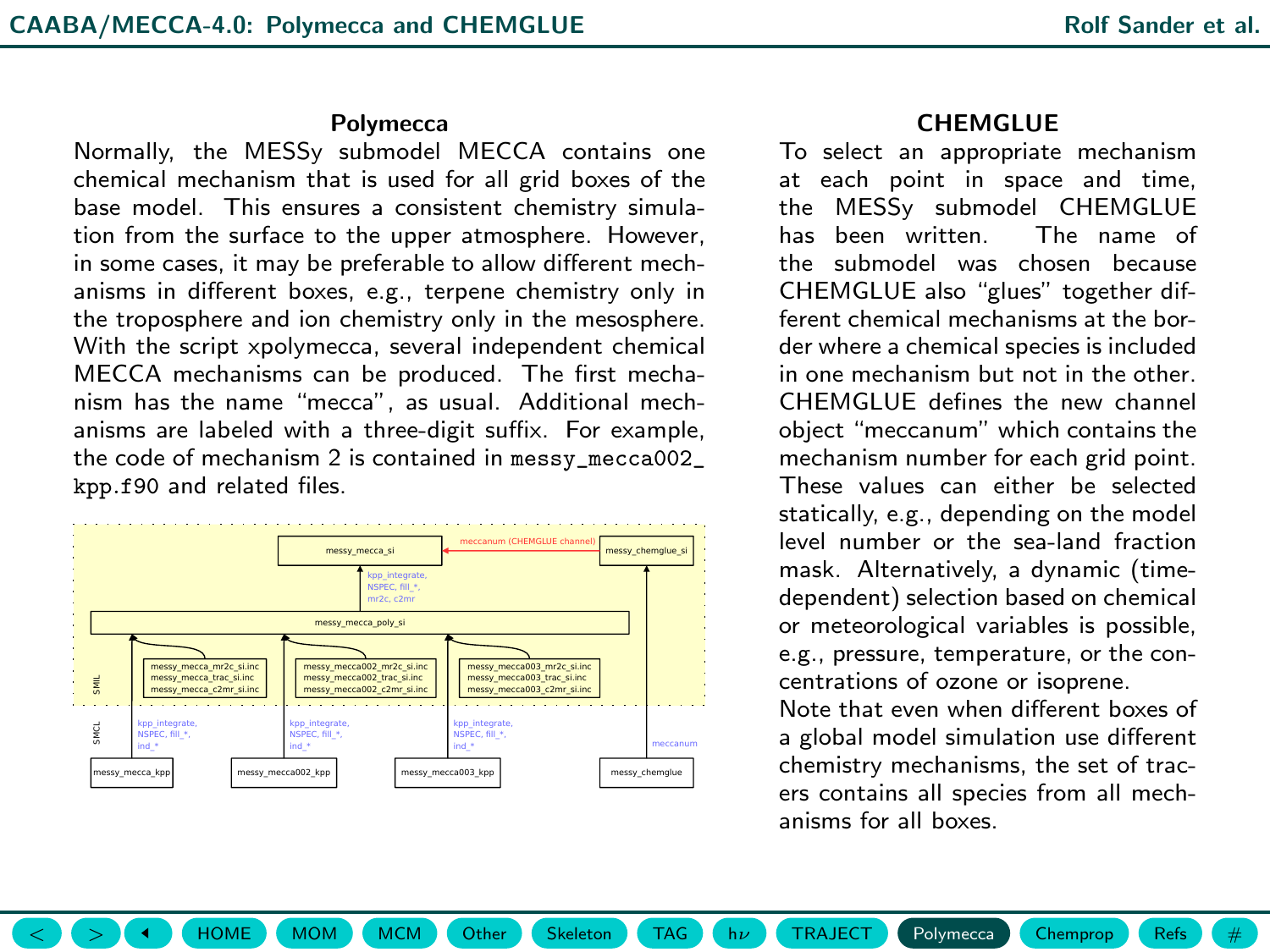<span id="page-12-1"></span><span id="page-12-0"></span>Chemical properties of the species in the reaction mechanism are needed at many locations in the model, e.g., molar mass  $(M)$ , Henry's law constants  $(H)$ , accommodation coefficients  $(\alpha)$ , acidity constants  $(K_A)$ , and ion charge number (z). These constants have so far been stored at different locations in the code (gas.tex, messy\_cmn\_gasaq.f90, and elsewhere). Because maintaining data that are spread over several source files is tedious and error-prone, the new CHEMPROP database has been created, which stores all values centrally in the ASCII table messy\_main\_tracer\_chemprop.tbl. MECCA (and other submodels) can access these chemical property data via MESSy tracer containers, as described by Jöckel et al. (2008).

| <chemprop></chemprop>                                                                                                                                                   | <b>R</b> molarmass<br>S casrn                                                                                             |                                                                                                                                                           | R Henry TO                                                                             |                                                                                  | R_Henry_Tdep                                                         | <b>R</b> Sechenov   | R alpha TO                                        |                                                                       |
|-------------------------------------------------------------------------------------------------------------------------------------------------------------------------|---------------------------------------------------------------------------------------------------------------------------|-----------------------------------------------------------------------------------------------------------------------------------------------------------|----------------------------------------------------------------------------------------|----------------------------------------------------------------------------------|----------------------------------------------------------------------|---------------------|---------------------------------------------------|-----------------------------------------------------------------------|
| <latex></latex>                                                                                                                                                         | <b>CAS-RN</b>                                                                                                             | Formula                                                                                                                                                   | $<$ S\HenryS                                                                           |                                                                                  | $$\H\text{dep$} >  $                                                 | $<$ \$k {\rm s}\$ > | $\langle$ \alphaominus                            |                                                                       |
| <default></default>                                                                                                                                                     | $\mathbf{r}$                                                                                                              | Θ.                                                                                                                                                        | $-9.99999$                                                                             |                                                                                  | $-9.99999$                                                           | 9.99999             | 0.1                                               | ${8SN}$                                                               |
| ONE                                                                                                                                                                     |                                                                                                                           | 1.0                                                                                                                                                       |                                                                                        |                                                                                  |                                                                      |                     |                                                   |                                                                       |
| $\mathbf{o}$<br>02<br>03                                                                                                                                                | $7782 - 44 - 7$<br>$10028 - 15 - 6$                                                                                       | $\mathbf o$<br>02<br>03                                                                                                                                   | $1.3E-3$<br>$1.03E - 2$                                                                | {8190}<br>${83245}$                                                              | 1500.<br>2830.                                                       |                     | 0.01<br>0.002                                     | ${8SN}$<br>${8826}$                                                   |
| н<br><b>H2</b><br>OH<br><b>HO2</b><br><b>H20</b><br><b>H202</b>                                                                                                         | 12385-13-6<br>$1333 - 74 - 0$<br>$3352 - 57 - 6$<br>$3170 - 83 - 0$<br>$7732 - 18 - 5$<br>$7722 - 84 - 1$                 | н<br><b>H2</b><br>OH<br><b>HO2</b><br><b>H20</b><br><b>H202</b>                                                                                           | 3.0E1<br>3.9E3<br><b>BIG DP</b><br>1.E5                                                | ${8515}$<br>${8515}$<br>${8SN}$<br>${8311}$                                      | 4300.<br>5900.<br>θ.<br>6338.                                        |                     | 0.01<br>0.5<br>0.0<br>0.077                       | ${81047}$<br>${81864}$<br>${8SN}$<br>${832}$                          |
| N<br>N <sub>2D</sub><br>N <sub>2</sub><br>NH <sub>3</sub><br><b>N20</b><br><b>NO</b><br><b>NO2</b><br>NO <sub>3</sub><br><b>N205</b><br><b>HONO</b><br>HN <sub>O3</sub> | 7664-41-7<br>$10102 - 43 - 9$<br>$10102 - 44 - 0$<br>12033-49-7<br>$10102 - 03 - 1$<br>$7782 - 77 - 6$<br>$7697 - 37 - 2$ | N<br>N<br>N <sub>2</sub><br>NH <sub>3</sub><br><b>N20</b><br><b>NO</b><br><b>NO2</b><br>NO <sub>3</sub><br><b>N205</b><br><b>HONO</b><br>HN <sub>O3</sub> | 60.2<br>$1.9E-3$<br>$1.2E - 2$<br>$3.8E - 2$<br><b>BIG DP</b><br>4.9E1<br>2.45E6/1.5E1 | ${83245}$<br>${8449}$<br>${83245}$<br>${83245}$<br>${8SN}$<br>{&449}<br>${8530}$ | 4160.<br>1480.<br>2360.<br>${8763}$<br>2000.<br>Θ.<br>4780.<br>8694. |                     | 0.06<br>$5.0E-5$<br>0.0015<br>0.04<br>0.04<br>0.5 | ${8826}$<br>${8448}$<br>${8176}$<br>${81048}$<br>${8826}$<br>${8930}$ |
| HN <sub>04</sub>                                                                                                                                                        | $26404 - 66 - 0$                                                                                                          | HN <sub>O4</sub>                                                                                                                                          | 1.26E4                                                                                 | {&797}                                                                           | 6900.                                                                |                     |                                                   |                                                                       |

 $\langle \rangle$   $\langle \rangle$   $\langle \rangle$   $\langle \rangle$   $\langle \rangle$   $\langle \rangle$  [HOME](#page-0-1)  $\rangle$  ([MOM](#page-4-0)  $\rangle$  ([Other](#page-6-0)  $\langle \rangle$  Cheleton  $\rangle$  ([TAG](#page-8-0)  $\rangle$  ( $\vert$   $\vert \nu \rangle$  ) ([TRAJECT](#page-10-0)  $\rangle$  [Polymecca](#page-11-0) ) ([Chemprop](#page-12-0) ) [Refs](#page-13-0) ) (  $\#$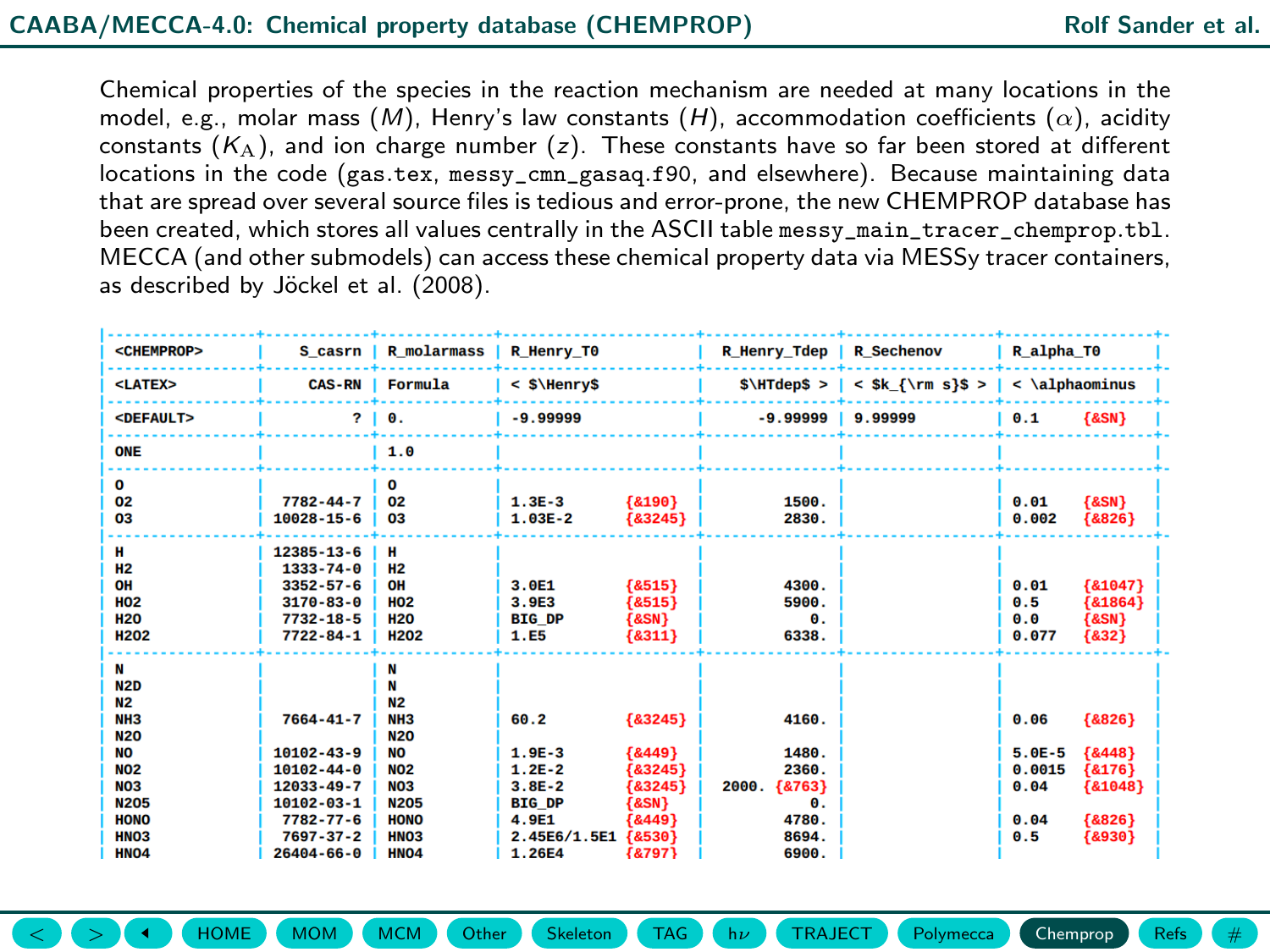<span id="page-13-1"></span><span id="page-13-0"></span>References

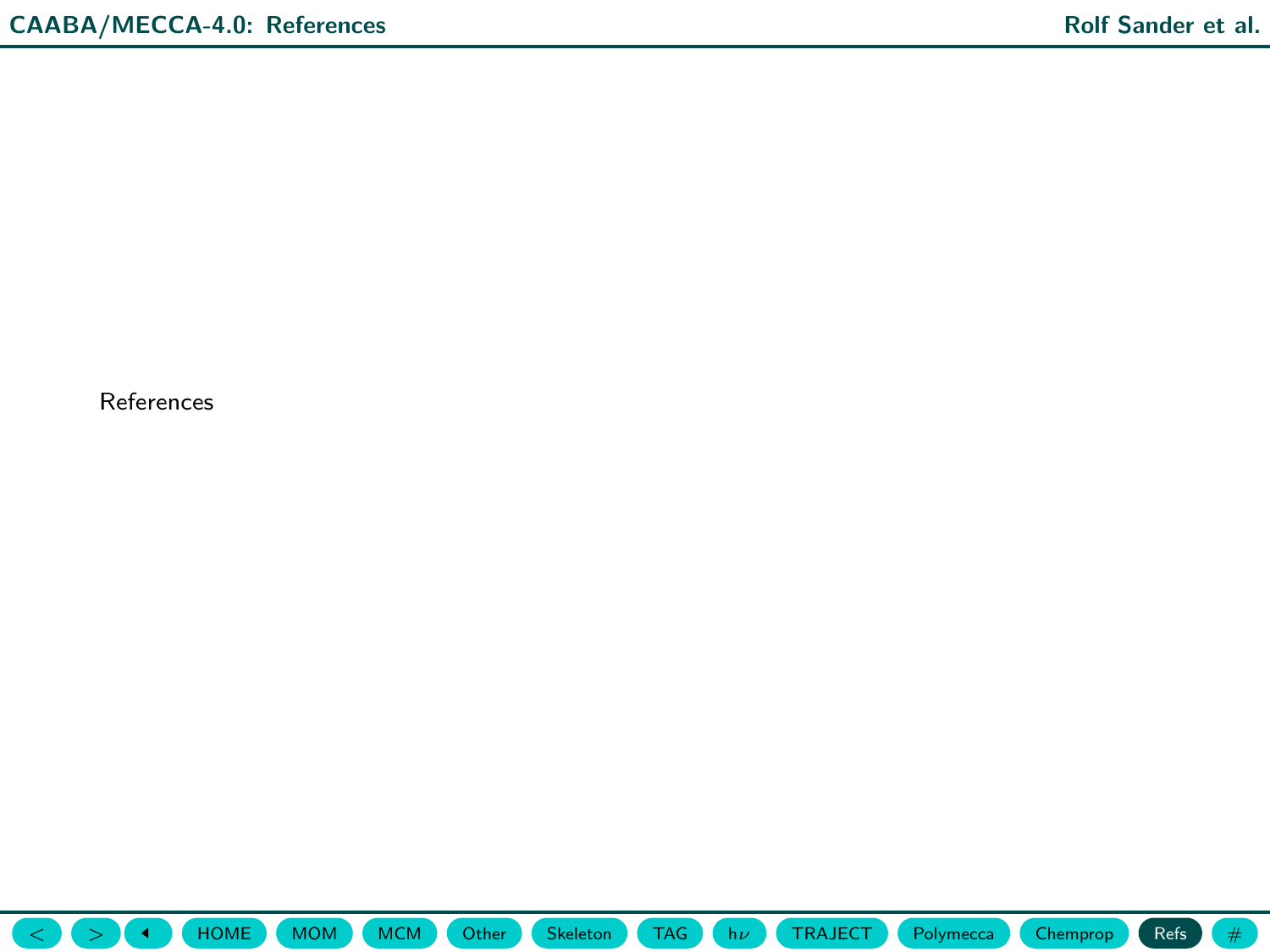- <span id="page-14-0"></span>Baumgaertner, A. J. G., Jöckel, P., Aylward, A. D., and Harris, M. J.: Simulation of particle precipitation effects on the atmosphere with the MESSy model system, in: Climate and Weather of the Sun-Earth System (CAWSES). Highlights from a Priority Program, edited by Lübken, F.-J., pp. 301–316, Springer Verlag, Berlin, 2013.
- Cabrera-Perez, D., Taraborrelli, D., Sander, R., and Pozzer, A.: Global atmospheric budget of simple monocyclic aromatic compounds, Atmos. Chem. Phys., 16, 6931–6947, [doi:10.5194/](https://doi.org/10.5194/acp-16-6931-2016) [acp-16-6931-2016](https://doi.org/10.5194/acp-16-6931-2016), 2016.
- Considine, D. B., Douglass, A. R., Connell, P. S., Kinnison, D. E., and Rotman, D. A.: A polar stratospheric cloud parameterization for the global modeling initiative three-dimensional model and its response to stratospheric aircraft, J. Geophys. Res., 105D, 3955–3973, [doi:10.1029/1999JD900932](https://doi.org/10.1029/1999JD900932), 2000.
- Dobbin, A. L.: Modelling studies of possible coupling mechanisms between the upper and middle atmosphere, Ph.D. thesis, Department of Physics and Astronomy, University College London, <http://discovery.ucl.ac.uk/1444625>, 2005.
- Dobbin, A. L. and Aylward, A. D.: A three-dimensional modelling study of the processes leading to mid latitude nitric oxide increases in the lower thermosphere following periods of high geomagnetic activity, Adv. Space Res., 42, 1576–1585, [doi:10.1016/j.asr.2008.03.004](https://doi.org/10.1016/j.asr.2008.03.004), 2008.
- Emmons, L. K., Walters, S., Hess, P. G., Lamarque, J.-F., Pfister, G. G., Fillmore, D., Granier, C., Guenther, A., Kinnison, D., Laepple, T., Orlando, J., Tie, X., Tyndall, G., Wiedinmyer, C., Baughcum, S. L., and Kloster, S.: Description and evaluation of the Model for Ozone and Related chemical Tracers, version 4 (MOZART-4), Geosci. Model Dev., 3, 43–67, [doi:10.5194/gmd-3-43-2010](https://doi.org/10.5194/gmd-3-43-2010), 2010.
- Errera, Q., Daerden, F., Chabrillat, S., Lambert, J. C., Lahoz, W. A., Viscardy, S., Bonjean, S., and Fonteyn, D.: 4D-Var assimilation of MIPAS chemical observations: ozone and nitrogen dioxide analyses, Atmos. Chem. Phys., 8, 6169–6187, [doi:10.5194/acp-8-6169-2008](https://doi.org/10.5194/acp-8-6169-2008), 2008.
- Gromov, S., Jöckel, P., Sander, R., and Brenninkmeijer, C. A. M.: A kinetic chemistry tagging technique and its application to modelling the stable isotopic composition of atmospheric trace gases, Geosci. Model Dev., 3, 337–364, [doi:](https://doi.org/10.5194/GMD-3-337-2010) [10.5194/GMD-3-337-2010](https://doi.org/10.5194/GMD-3-337-2010), 2010.
- Harris, M. J.: A new coupled middle atmosphere and thermosphere general circulation model: Studies of dynamic, energetic and photochemical coupling in the middle and upper atmosphere, Ph.D. thesis, Department of Physics and Astronomy, University College London, [http://search.proquest.com/docview/](http://search.proquest.com/docview/1758611641) [1758611641](http://search.proquest.com/docview/1758611641), 2001.
- Hens, K., Novelli, A., Martinez, M., Auld, J., Axinte, R., Bohn, B., Fischer, H., Keronen, P., Kubistin, D., Nölscher, A. C., Oswald, R., Paasonen, P., Petäjä, T., Regelin, E., Sander, R., Sinha, V., Sipilä, M., Taraborrelli, D., Tatum Ernest, C., Williams, J., Lelieveld, J., and Harder, H.: Observation and modelling of  $HO_x$  radicals in a boreal forest, Atmos. Chem. Phys., 14, 8723–8747, [doi:10.5194/ACP-14-8723-2014](https://doi.org/10.5194/ACP-14-8723-2014), 2014.
- Huijnen, V., Williams, J., van Weele, M., van Noije, T., Krol, M., Dentener, F., Segers, A., Houweling, S., Peters, W., de Laat, J., Boersma, F., Bergamaschi, P., van Velthoven, P., Le Sager, P., Eskes, H., Alkemade, F., Scheele, R., Nédélec, P., and Pätz, H.-W.: The global chemistry transport model TM5: description and evaluation of the tropospheric chemistry version 3.0, Geosci. Model Dev., 3, 445–473, [doi:10.5194/gmd-3-445-2010](https://doi.org/10.5194/gmd-3-445-2010), 2010.
- Huijnen, V., Flemming, J., Chabrillat, S., Errera, Q., Christophe, Y., Blechschmidt, A.-M., Richter, A., and Eskes, H.: C-IFS-CB05-BASCOE: stratospheric chemistry in the Integrated Forecasting System of ECMWF, Geosci. Model Dev., 9, 3071–3091, [doi:10.5194/gmd-9-3071-2016](https://doi.org/10.5194/gmd-9-3071-2016), 2016.
- Jenkin, M., Saunders, S. M., and Pilling, M. J.: The tropospheric degradation of volatile organic compounds: A protocol for mechanism development, Atmos. Environ., 31, 81–104, [doi:10.1016/S1352-2310\(96\)00105-7](https://doi.org/10.1016/S1352-2310(96)00105-7), 1997.
- Jöckel, P., Kerkweg, A., Buchholz-Dietsch, J., Tost, H., Sander, R., and Pozzer, A.: Technical Note: Coupling of chemical processes with the Modular Earth Submodel System (MESSy) submodel TRACER, Atmos. Chem. Phys., 8, 1677–1687, [doi:](https://doi.org/10.5194/ACP-8-1677-2008) [10.5194/ACP-8-1677-2008](https://doi.org/10.5194/ACP-8-1677-2008), 2008.

 $\langle \rangle$   $($   $>$   $($   $\blacktriangleleft$   $)$   $($  [HOME](#page-0-1)  $)$  ([MOM](#page-4-0)  $)$  ([Other](#page-6-0)  $($  Other  $)$  Chempton  $($  [TAG](#page-8-0)  $)$  ( $\uparrow$   $h\nu$  ) ([TRAJECT](#page-10-0)  $)$  ([Polymecca](#page-11-0) ) ([Chemprop](#page-12-0) ) ([Refs](#page-13-0) )  $($   $\#$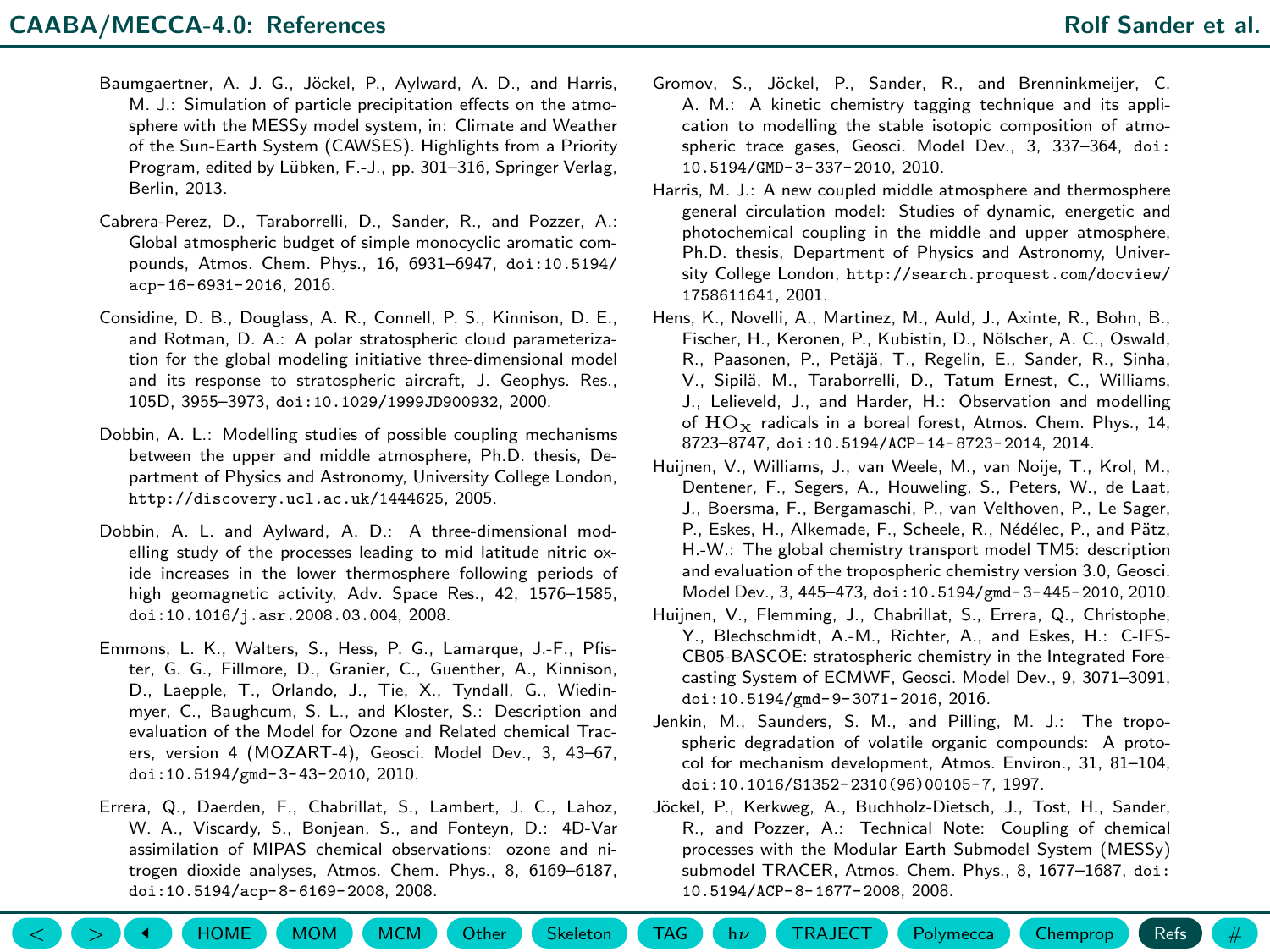- <span id="page-15-0"></span>Kinnison, D. E., Brasseur, G. P., Walters, S., Garcia, R. R., Marsh, D. R., Sassi, F., Harvey, V. L., Randall, C. E., Emmons, L., Lamarque, J. F., Hess, P., Orlando, J. J., Tie, X. X., Randel, W., Pan, L. L., Gettelman, A., Granier, C., Diehl, T., Niemeier, U., and Simmons, A. J.: Sensitivity of chemical tracers to meteorological parameters in the MOZART-3 chemical transport model, J. Geophys. Res., 112D, [doi:10.1029/2006JD007879](https://doi.org/10.1029/2006JD007879), 2007.
- Lamarque, J.-F., Emmons, L. K., Hess, P. G., Kinnison, D. E., Tilmes, S., Vitt, F., Heald, C. L., Holland, E. A., Lauritzen, P. H., Neu, J., Orlando, J. J., Rasch, P. J., and Tyndall, G. K.: CAM-chem: description and evaluation of interactive atmospheric chemistry in the Community Earth System Model, Geosci. Model Dev., 5, 369–411, [doi:10.5194/](https://doi.org/10.5194/gmd-5-369-2012) [gmd-5-369-2012](https://doi.org/10.5194/gmd-5-369-2012), 2012.
- Landgraf, J. and Crutzen, P. J.: An efficient method for online calculations of photolysis and heating rates, J. Atmos. Sci., 55, 863–878, [doi:10.1175/1520-0469\(1998\)055<0863:](https://doi.org/10.1175/1520-0469(1998)055<0863:AEMFOC>2.0.CO;2) [AEMFOC>2.0.CO;2](https://doi.org/10.1175/1520-0469(1998)055<0863:AEMFOC>2.0.CO;2), 1998.
- Lehmann, R.: An algorithm for the determination of all significant pathways in chemical reaction systems, J. Atmos. Chem., 47, 45–78, [doi:10.1023/B:JOCH.0000012284.28801.B1](https://doi.org/10.1023/B:JOCH.0000012284.28801.B1), 2004.
- Lelieveld, J., Gromov, S., Pozzer, A., and Taraborrelli, D.: Global tropospheric hydroxyl distribution, budget and reactivity, Atmos. Chem. Phys., 16, 12 477–12 493, [doi:10.5194/](https://doi.org/10.5194/acp-16-12477-2016) [acp-16-12477-2016](https://doi.org/10.5194/acp-16-12477-2016), 2016.
- Nölscher, A., Butler, T., Auld, J., Veres, P., Muñoz, A., Taraborrelli, D., Vereecken, L., Lelieveld, J., and Williams, J.: Using total OH reactivity to assess isoprene photooxidation via measurement and model, Atmos. Environ., 89, 453–463, [doi:](https://doi.org/10.1016/j.atmosenv.2014.02.024) [10.1016/j.atmosenv.2014.02.024](https://doi.org/10.1016/j.atmosenv.2014.02.024), 2014.
- Paulot, F., Crounse, J. D., Kiaergaard, H. G., Kürten, A., St. Clair, J. M., Seinfeld, J. H., and Wennberg, P. O.: Unexpected epoxide formation in the gas-phase photooxidation of isoprene, Science, 325, [doi:10.1126/science.1172910](https://doi.org/10.1126/science.1172910), 2009.
- Peeters, J., Nguyen, T. L., and Vereecken, L.:  $\mathrm{HO}_{\mathbf{x}}$  radical regeneration in the oxidation of isoprene, Phys. Chem. Chem. Phys., 11, 5935–5939, [doi:10.1039/B908511D](https://doi.org/10.1039/B908511D), 2009.
- Pepiot-Desjardins, P. and Pitsch, H.: An efficient error-propagationbased reduction method for large chemical kinetic mechanisms, Combust. Flame, 154, 67–81, [doi:10.1016/j.combustflame.](https://doi.org/10.1016/j.combustflame.2007.10.020) [2007.10.020](https://doi.org/10.1016/j.combustflame.2007.10.020), 2008.
- Riede, H., Jöckel, P., and Sander, R.: Quantifying atmospheric transport, chemistry, and mixing using a new trajectory-box model and a global atmospheric-chemistry GCM, Geosci. Model Dev., 2, 267–280, [doi:10.5194/GMD-2-267-2009](https://doi.org/10.5194/GMD-2-267-2009), 2009.
- Sander, R., Baumgaertner, A., Gromov, S., Harder, H., Jöckel, P., Kerkweg, A., Kubistin, D., Regelin, E., Riede, H., Sandu, A., Taraborrelli, D., Tost, H., and Xie, Z.-Q.: The atmospheric chemistry box model CAABA/MECCA-3.0, Geosci. Model Dev., 4, 373–380, [doi:10.5194/GMD-4-373-2011](https://doi.org/10.5194/GMD-4-373-2011), 2011.
- Sander, R., Jöckel, P., Kirner, O., Kunert, A. T., Landgraf, J., and Pozzer, A.: The photolysis module JVAL-14, compatible with the MESSy standard, and the JVal PreProcessor (JVPP), Geosci. Model Dev., 7, 2653–2662, [doi:10.5194/](https://doi.org/10.5194/GMD-7-2653-2014) [GMD-7-2653-2014](https://doi.org/10.5194/GMD-7-2653-2014), 2014.
- Saunders, S. M., Jenkin, M. E., Derwent, R. G., and Pilling, M. J.: Protocol for the development of the Master Chemical Mechanism, MCM v3 (Part A): tropospheric degradation of nonaromatic volatile organic compounds, Atmos. Chem. Phys., 3, 161–180, [doi:10.5194/ACP-3-161-2003](https://doi.org/10.5194/ACP-3-161-2003), 2003.
- Schultz, M. G., Stadtler, S., Schröder, S., Taraborrelli, D., Franco, B., Krefting, J., Henrot, A., Ferrachat, S., Lohmann, U., Neubauer, D., Siegenthaler-Le Drian, C., Wahl, S., Kokkola, H., Kühn, T., Rast, S., Schmidt, H., Stier, P., Kinnison, D., Tyndall, G. S., Orlando, J. J., and Wespes, C.: The Chemistry Climate Model ECHAM6.3-HAM2.3-MOZ1.0, Geosci. Model Dev. Discuss., 10, 1–43, [doi:10.5194/gmd-2017-191](https://doi.org/10.5194/gmd-2017-191), 2017.
- Taraborrelli, D., Lawrence, M. G., Butler, T. M., Sander, R., and Lelieveld, J.: Mainz Isoprene Mechanism 2 (MIM2): an isoprene oxidation mechanism for regional and global atmospheric modelling, Atmos. Chem. Phys., 9, 2751–2777, [doi:](https://doi.org/10.5194/ACP-9-2751-2009) [10.5194/ACP-9-2751-2009](https://doi.org/10.5194/ACP-9-2751-2009), 2009.

 $\langle \rangle$   $($   $>$   $($   $\blacktriangleleft$   $)$   $($  [HOME](#page-0-1)  $)$  ([MOM](#page-4-0)  $)$  ([Other](#page-6-0)  $($  Other  $)$  Chempton  $($  [TAG](#page-8-0)  $)$  ( $\uparrow$   $h\nu$  ) ([TRAJECT](#page-10-0)  $)$  ([Polymecca](#page-11-0) ) ([Chemprop](#page-12-0) ) ([Refs](#page-13-0) )  $($   $\#$